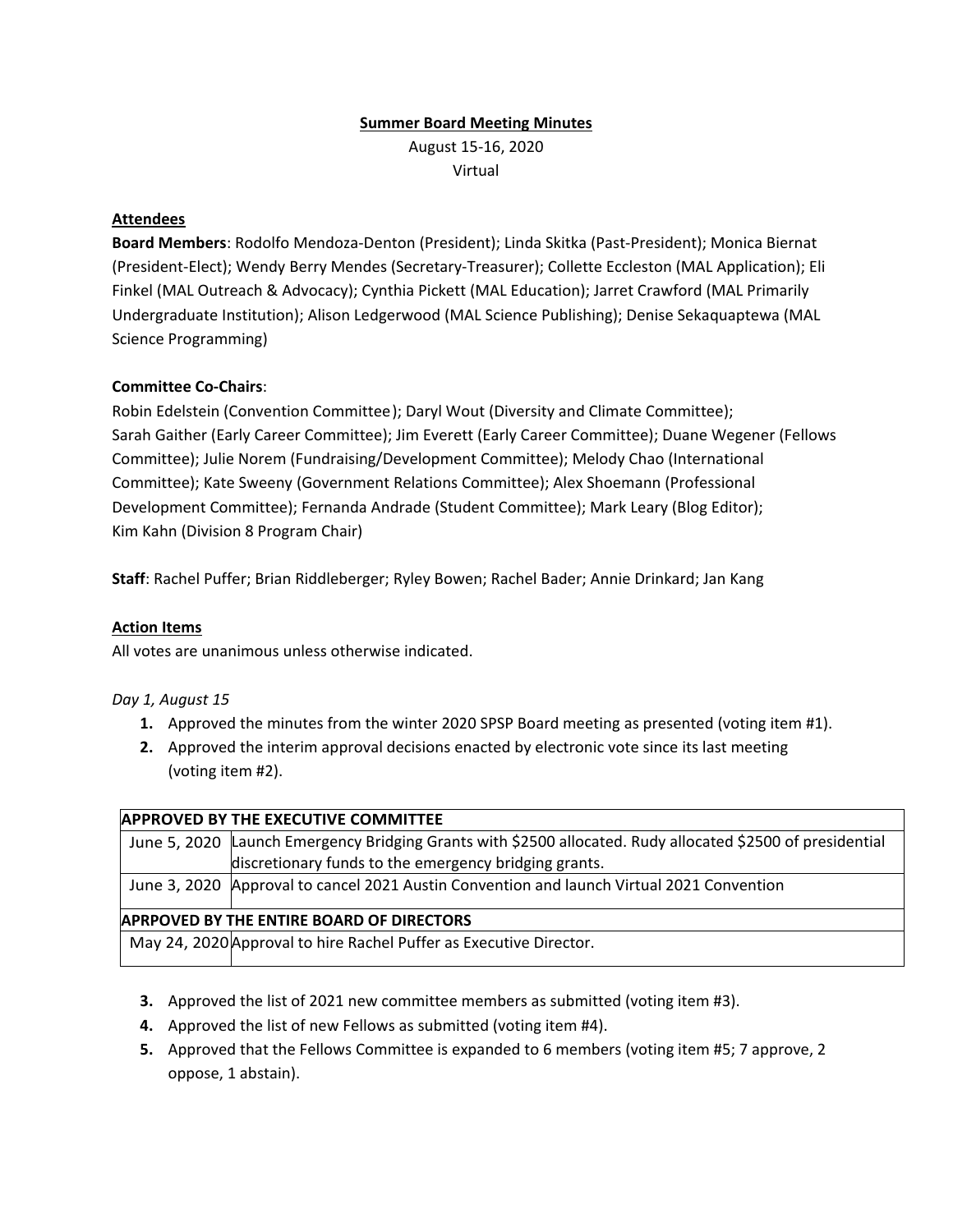- **6.** Approved the Early Career definition be changed from 3-years post Ph.D. to 6-years post Ph.D (voting item #6). The Board discussed the change and determined the final dues/registration rates will be determined as part of the 2022 budget process.
- **7.** Further adjustments to the early career award structure and criteria need to be made. The Early Career Committee will take into account the discussion and prepare materials for the Boards approval at the 2021 winter meeting. The Board took the following motions (pending approval from SAGE).
	- a. Approved the current SAGE Young Scholar Award will be renamed the SAGE Early Career Trajectory Award;
	- b. Approved the removal of the stipulation that people be in a faculty position and instead base eligibility on the number of years since PhD;
	- c. Approved the expansion of how contributions to social and personality psychology are defined individually and collaboratively, including via research, teaching, open science, and service-related efforts (10 approve, 1 oppose)
	- d. Approved the creation of an additional award called the SAGE Emerging Scholar award (6 approve, 4 oppose, 1 abstain);
	- e. Did not approve the change of the number of recipients to 5 for the SAGE Young Scholar/Early Career Trajectory Award (5 approve, 3 oppose, 3 abstain);
	- f. A proposed motion was made and was not moved forward for a vote. The Awards committee will have the authority to determine the number of awardees in each category and amount of funds each awardee will receive from the \$40,000.
- **8.** Approved the Diversity & Climate Committee to have the authority to adjust items as necessary for the virtual SPUR program as long as they do not exceed the original \$40,000 budget (voting item #8; 8 approve, 3 oppose).

# Adjourned at 3:27 pm

# *Day 2, August 16*

- **9.** Approved the creation of a Primarily Undergraduate Institution standing Committee (voting item #10). The concept of a standing committee instead of task force was proposed because this has been a recurring issue and to create continuity. The committee will initially be chaired by the MAL.
- **10.** Approved the creation of an Applied standing Committee (new request). The committee will initially be chaired by the MAL.
- **11.** The maximum number of student publication awards will be 10% of the number of eligible articles with a \$100 honorarium provided to each awardee (voting item #11).
- **12.** Approved the list of student publication awardees as presented (voting item #12).
- **13.** Approved the revised data sharing policy as written for PSPB to incorporate the TOP Level II guidelines (new request). Additional discussion was had regarding the resources for implementing the guidelines.
- **14.** Approved the creation of a taskforce regarding equity within SPSP and the field (new request).